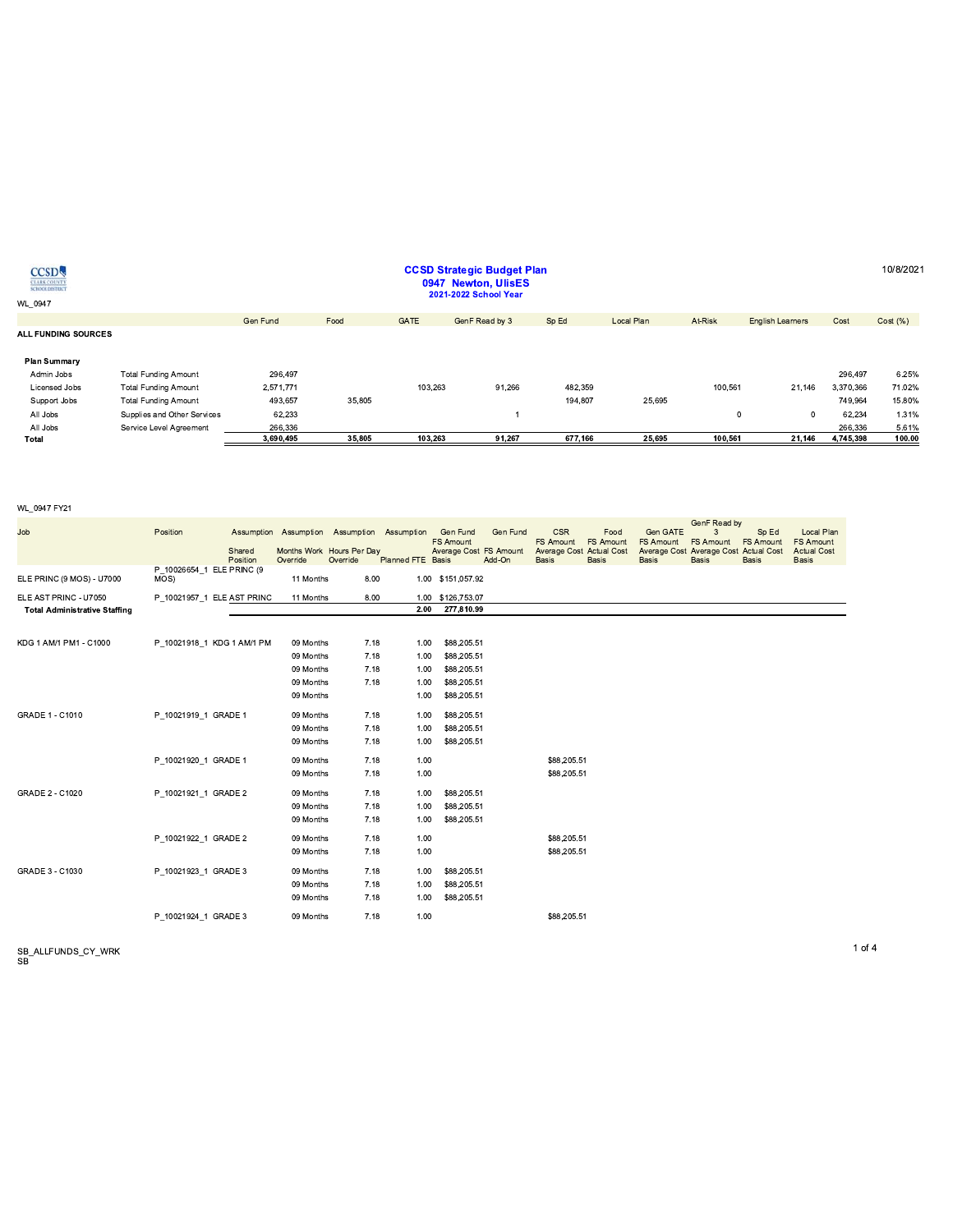|                                |                                          | 09 Months              | 7.18         | 1.00          | \$88,205.51                 |             |                                         |                            |
|--------------------------------|------------------------------------------|------------------------|--------------|---------------|-----------------------------|-------------|-----------------------------------------|----------------------------|
| GRADE 5 - C1050                | P 10021926 1 GRADE 5                     | 09 Months              | 7.18         | 1.00          | \$88,205.51                 |             |                                         |                            |
|                                |                                          | 09 Months              | 7.18         | 1.00          | \$88,205.51                 |             |                                         |                            |
|                                |                                          | 09 Months              | 7.18         | 1.00          | \$88,205.51                 |             |                                         |                            |
| ART, ELEM - C1100              | P_10021927_1 ART, ELEM                   | 09 Months              | 7.18         | 1.00          | \$88,205.51                 |             |                                         |                            |
| MUSIC, ELEM - C1250            | P_10021928_1 MUSIC, ELEM                 | 09 Months              | 7.18         | 1.00          | \$88,205.51                 |             |                                         |                            |
| PHYSICAL ED - C1260            | P_10021929_1 PHYSICAL ED                 | 09 Months              | 7.18         | 1.00          | \$88,205.51                 |             |                                         |                            |
| EAR CHLDHD SP ED - C6030       | P_10021930_1 EAR CHLDHD SP<br>ED         | 09 Months              | 7.18         | 1.00          |                             |             |                                         | \$79,105.89                |
|                                |                                          | 09 Months              | 7.18         | 1.00          |                             |             |                                         | \$79,105.89                |
|                                | P 10021931 1 AUTISM                      |                        |              |               |                             |             |                                         |                            |
| AUTISM IMPAIRED - C6040        | <b>IMPAIRED</b>                          | 09 Months              | 7.18         | 1.00          |                             |             |                                         | \$66,368.33                |
|                                |                                          | 09 Months              | 7.18         | 1.00          |                             |             |                                         | \$66,368.33                |
|                                |                                          | 09 Months              | 7.18         | 1.00          |                             |             |                                         | \$64,550.93                |
|                                |                                          | 09 Months              | 7.18         | 1.00          |                             |             |                                         | \$88,205.51                |
| GEN RR ELEM - C6050            | P 10021932 1 GEN RR ELEM                 | 09 Months              | 7.18         | 1.00          |                             |             |                                         | \$77,285.86                |
|                                |                                          | 09 Months              | 7.18         | 1.00          |                             |             |                                         | \$66,368.33                |
| GATE ELEM - C6130              | P 10021933 1 GATE ELEM                   | 09 Months              | 7.18         | 1.00          |                             | \$88,205.51 |                                         |                            |
| SPED FOUND SKILLS - C6320      | New Position 2                           |                        |              | 1.00          |                             |             |                                         | \$88,205.51                |
| COUNSELOR/ELE - C8000          | P 10021935 1<br>COUNSELOR/ELE            | 09 Months              | 7.18         | 1.00          | \$88,205.51                 |             |                                         |                            |
| K-12 LIBRARY - C8040           | P 10021936 1 LIBRARY ELE                 | 09 Months              | 7.18         | 1.00          | \$88,205.51                 |             |                                         |                            |
|                                | P 20000843 1 RBG3 LEARNING               |                        |              |               |                             |             |                                         |                            |
| RBG3 LEARNING STR - C8112      | <b>STR</b>                               | 09 Months              | 7.18         | 1.00<br>41.00 | \$2,205,137.75 \$441,027.55 | \$88,205.51 | \$88,205.51<br>\$88,205.51 \$675,564.58 |                            |
| <b>Total Licensed Staffing</b> |                                          |                        |              |               |                             |             |                                         |                            |
|                                |                                          |                        |              |               |                             |             |                                         |                            |
| FRST AID/SFTY AST - N0090      | P 10021937 1 FRST AID/SFTY<br><b>AST</b> | 09 Months              | 0.50         | 0.05          | \$2,069.24                  |             |                                         |                            |
|                                |                                          |                        |              |               |                             |             |                                         |                            |
|                                | P 10021938 1 FRST AID/SFTY<br><b>AST</b> | 09 Months              | 6.00         | 0.56          | \$32,315.39                 |             |                                         |                            |
| SCHOOL AIDE - N0100            | P_10021940_1 SCHOOL AIDE                 | 10 Months              | 6.50         | 0.69          | \$33,005.38                 |             |                                         |                            |
| LIBRARY AIDE - N0105           |                                          | 09 Months              | 5.00         | 0.46          | \$25,177.09                 |             |                                         |                            |
|                                | P_10021941_1 LIBRARY AIDE                |                        |              |               |                             |             |                                         |                            |
| ELEM SCHOOL CLERK - N0143      | P 10021942 1 ELEM SCHOOL<br><b>CLERK</b> | 11 Months              | 8.00         | 0.91          | \$55,944.06                 |             |                                         |                            |
|                                |                                          |                        |              |               |                             |             |                                         |                            |
| SPEC PROGRAMS TA - N0160       | P_10021943_1 SPEC                        |                        |              |               |                             |             |                                         |                            |
|                                |                                          |                        |              |               |                             |             |                                         |                            |
|                                | PROGRAMS TA                              | 09 Months<br>09 Months | 6.00<br>6.00 | 0.56<br>0.56  |                             |             |                                         | \$25,391.54<br>\$25,391.54 |

**CCSD** WL\_0947 FY21

GRADE 4 - C1040

Position

P\_10021925\_1 GRADE 4

Shared Position

09 Months

09 Months

 $7.18$ 

 $7.18$ 

Job

# CCSD Strategic Budget Plan<br>0947 Newton, UlisES<br>2021-2022 School Year

1.00 \$88,205.51

1.00 \$88,205.51

Assumption Assumption Assumption Assumption Assumption Assumption Assumption Assumption Assumption Cen<br>FS Amount FS Amount FS Amount FS Amount FS Amount FS Amount FS Amount FS Amount FS Amount FS Amount FS Amount Average C

SB\_ALLFUNDS\_CY\_WRK<br>SB

 $2$  of  $4\,$ 

10/8/2021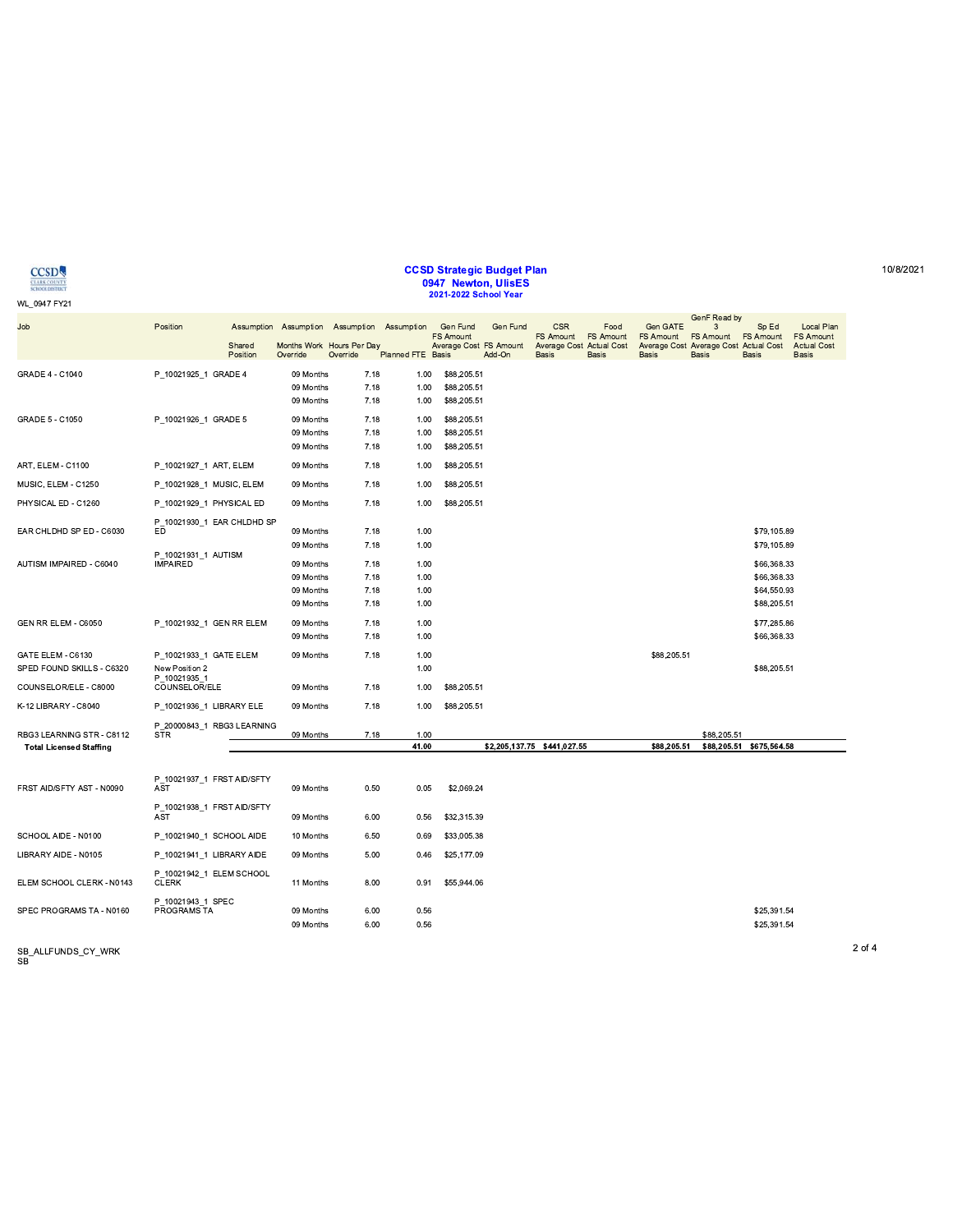| <b>ECONI</b> |  |  |  |
|--------------|--|--|--|
|              |  |  |  |

### CCSD Strategic Budget Plan U947 NeWton, UIISES<br>2021-2022 School Year

| <b>CCSD</b><br><b>CLARK COUNTY</b><br><b>SCHOOL DISTRICT</b> |                                          |                    |           |                                                                                      |                          | <b>CCSD Strategic Budget Plan</b><br>0947 Newton, UlisES<br>2021-2022 School Year |                    |                                                                            |                                          |                                              |                                                                                |                                           |                                                                      |
|--------------------------------------------------------------|------------------------------------------|--------------------|-----------|--------------------------------------------------------------------------------------|--------------------------|-----------------------------------------------------------------------------------|--------------------|----------------------------------------------------------------------------|------------------------------------------|----------------------------------------------|--------------------------------------------------------------------------------|-------------------------------------------|----------------------------------------------------------------------|
| WL_0947 FY21                                                 |                                          |                    |           |                                                                                      |                          |                                                                                   |                    |                                                                            |                                          |                                              | GenF Read by                                                                   |                                           |                                                                      |
| Job                                                          | Position                                 | Shared<br>Position | Override  | Assumption Assumption Assumption Assumption<br>Months Work Hours Per Day<br>Override | <b>Planned FTE Basis</b> | Gen Fund<br><b>FS Amount</b><br>Average Cost FS Amount                            | Gen Fund<br>Add-On | <b>CSR</b><br><b>FS Amount</b><br>Average Cost Actual Cost<br><b>Basis</b> | Food<br><b>FS Amount</b><br><b>Basis</b> | Gen GATE<br><b>FS Amount</b><br><b>Basis</b> | 3<br><b>FS Amount</b><br>Average Cost Average Cost Actual Cost<br><b>Basis</b> | Sp Ed<br><b>FS Amount</b><br><b>Basis</b> | Local Plan<br><b>FS Amount</b><br><b>Actual Cost</b><br><b>Basis</b> |
|                                                              | P 20003053 1 SPEC<br>PROGRAMS TA         |                    | 09 Months | 6.00                                                                                 | 0.56                     |                                                                                   |                    |                                                                            |                                          |                                              |                                                                                |                                           | \$25,391.54                                                          |
| SPTA II - N0162                                              | P 10021944 1 SPTA II                     |                    | 09 Months | 0.50                                                                                 | 0.05                     | \$2,172.64                                                                        |                    |                                                                            |                                          |                                              |                                                                                |                                           |                                                                      |
|                                                              | P 10021945 1 SPTA II                     |                    | 09 Months | 6.00                                                                                 | 0.56                     |                                                                                   |                    |                                                                            |                                          |                                              |                                                                                | \$31,488.20                               |                                                                      |
|                                                              |                                          |                    | 09 Months | 6.00                                                                                 | 0.56                     |                                                                                   |                    |                                                                            |                                          |                                              |                                                                                | \$32,683.02                               |                                                                      |
|                                                              |                                          |                    | 09 Months | 6.00                                                                                 | 0.56                     |                                                                                   |                    |                                                                            |                                          |                                              |                                                                                | \$29,236.42                               |                                                                      |
|                                                              |                                          |                    | 09 Months | 6.00                                                                                 | 0.56                     |                                                                                   |                    |                                                                            |                                          |                                              |                                                                                | \$28,210.10                               |                                                                      |
| PE INSTR ASST - N0179                                        | P 10021947 1 PE INSTR ASST               |                    | 09 Months | 6.00                                                                                 | 0.56                     | \$28,409.24                                                                       |                    |                                                                            |                                          |                                              |                                                                                |                                           |                                                                      |
| <b>INSTRUCTIONAL AST - N0190</b>                             | P 10021948 1 INSTRUCTIONAL<br><b>AST</b> |                    | 09 Months | 5.00                                                                                 | 0.46                     |                                                                                   |                    |                                                                            |                                          |                                              |                                                                                | \$21,679.42                               |                                                                      |
|                                                              | P 10021949 1 INSTRUCTIONAL<br><b>AST</b> |                    | 09 Months | 1.00                                                                                 | 0.09                     | \$3,487.45                                                                        |                    |                                                                            |                                          |                                              |                                                                                |                                           |                                                                      |
| SCH OFFICE MANAGE - N0310                                    | P 10021950 1 SCH OFFICE<br>MANAGE        |                    | 11 Months | 8.00                                                                                 | 0.91                     | \$68,221.82                                                                       |                    |                                                                            |                                          |                                              |                                                                                |                                           |                                                                      |
| COMPUTER TECH I - N1555                                      | P 20003902 1 COMPUTER<br>TECH I          |                    | 10 Months | 4.00                                                                                 | 0.42                     | \$34,369.40                                                                       |                    |                                                                            |                                          |                                              |                                                                                |                                           |                                                                      |
| SR FOOD SRVC WRKR - N5030                                    | P_10023541_1 SR FOOD SRVC<br><b>WRKR</b> |                    | 09 Months | 5.50                                                                                 | 0.51                     |                                                                                   |                    |                                                                            | \$35,539.88                              |                                              |                                                                                |                                           |                                                                      |
| SR FS WKR FLOATER - N5040                                    | P 10023554 1 SR FS WKR<br><b>FLOATER</b> |                    | 09 Months | 1.50                                                                                 | 0.14                     |                                                                                   |                    |                                                                            | \$7,651.46                               |                                              |                                                                                |                                           |                                                                      |
| CUSTODIAN - N8040                                            | P 10021952 1 CUSTODIAN                   |                    | 12 Months | 8.00                                                                                 | 1.00                     | \$51,312.06                                                                       |                    |                                                                            |                                          |                                              |                                                                                |                                           |                                                                      |
|                                                              | P 10021953 1 CUSTODIAN                   |                    | 12 Months | 7.00                                                                                 | 0.88                     | \$45,833.62                                                                       |                    |                                                                            |                                          |                                              |                                                                                |                                           |                                                                      |
|                                                              | P_10021954_1 HD CUST I                   |                    | 12 Months | 8.00                                                                                 | 1.00                     | \$63,512.33<br>12.59 \$445,829.72                                                 |                    |                                                                            | \$43,191.34                              |                                              |                                                                                |                                           |                                                                      |

WL\_0947

| $V = 0.5 + 1$                 |              |                          |                          |                          |                        |             |                   |                                               |
|-------------------------------|--------------|--------------------------|--------------------------|--------------------------|------------------------|-------------|-------------------|-----------------------------------------------|
| Job                           | Position     | Days of Add-<br>On Hours |                          | Add-On Hours Extra Hours | Days of Extra<br>Hours | Add-On Note | <b>Extra Note</b> | <b>FS Amount</b><br>Add-On<br><b>GEN FUND</b> |
| <b>Add-On and Extra</b>       |              |                          |                          |                          |                        |             |                   |                                               |
| INSTRUCTIONAL AST - N0190     | P 20000343 1 |                          | 176                      | $\overline{2}$           |                        |             |                   | 3,863                                         |
| <b>Total Add-On and Extra</b> |              | 176                      | $\overline{c}$           |                          |                        |             | 3,863             |                                               |
|                               |              |                          |                          |                          |                        |             |                   |                                               |
| WL 0947                       |              |                          |                          |                          |                        |             |                   |                                               |
| <b>Account Description</b>    | Gen Fund     | <b>Budget</b>            | Budget<br>GenF Read by 3 | (% )                     |                        |             |                   |                                               |

WL\_0947<br>Account Description<br>SB\_ALLFUNDS\_CY\_WRK<br>SB\_ALLFUNDS\_CY\_WRK<br>SB .LL(BA@3F>LO?D@?(A ,BGUF@ ,BGUF@ klm EFA0BAG EFA07FJG<K'

SB\_ALLFUNDS\_CY\_WRK<br>SB

10/8/2021